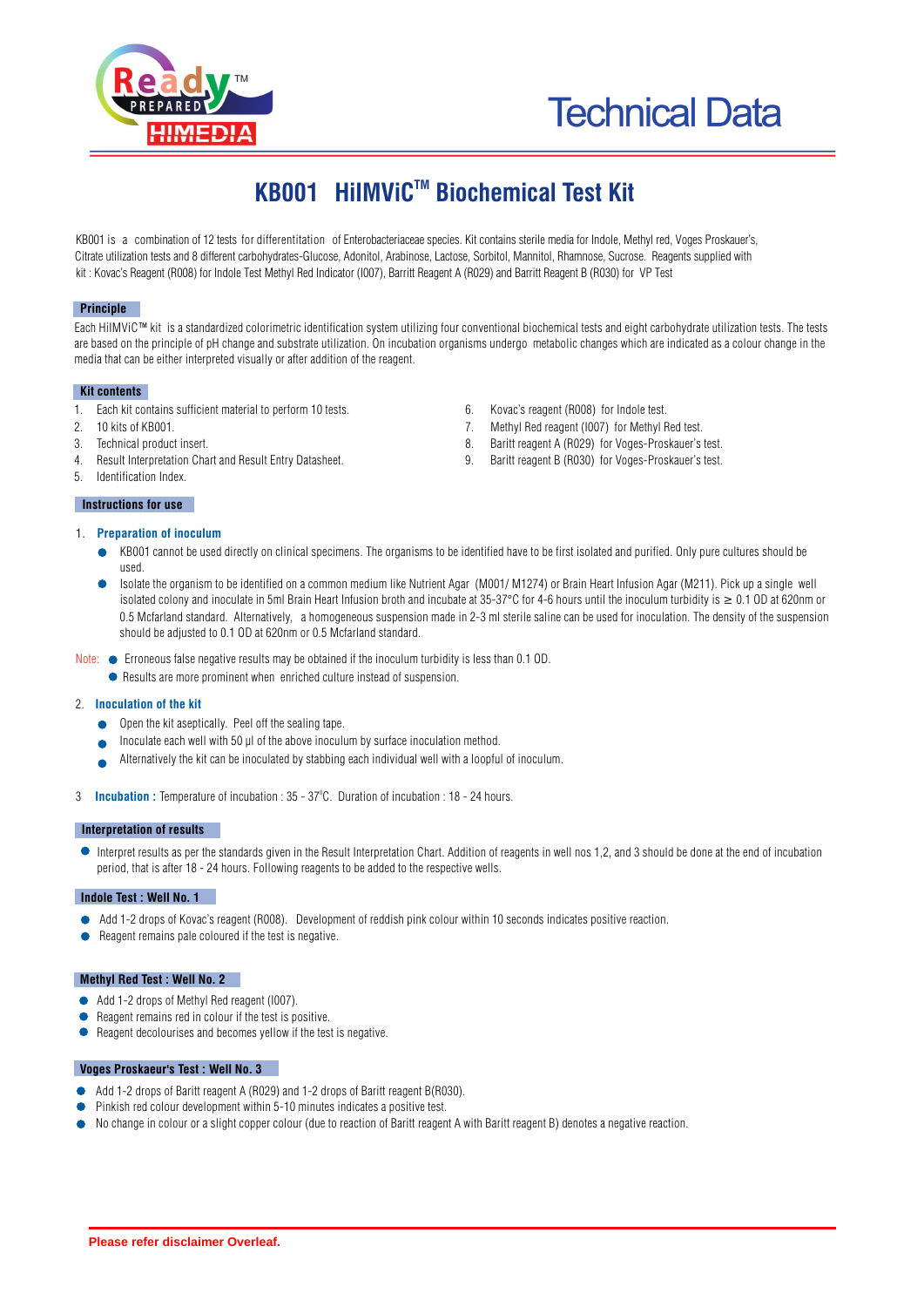| Identification Index of various Enterobacteriaceae species |                          |                          |                                  |                          |                |                          |                          |                          |                                  |                          |                          |                          |
|------------------------------------------------------------|--------------------------|--------------------------|----------------------------------|--------------------------|----------------|--------------------------|--------------------------|--------------------------|----------------------------------|--------------------------|--------------------------|--------------------------|
| <b>Tests</b>                                               | Indole                   | Methyl<br>red            | Voges<br>Proskauer's             | Citrate<br>Utilization   | Glucose        | Adonitol                 | Arabinose                | Lactose                  | Sorbitol                         | Mannitol                 | Rhamnose                 | Sucrose                  |
| Budvicia aquatica                                          | $\overline{\phantom{m}}$ | $\ddot{}$                |                                  | -                        | $\ddot{}$      | $=$                      | V                        | V                        | $\qquad \qquad -$                | V                        | $\ddot{}$                | -                        |
| Buttiauxella agrestis                                      |                          | $^{+}$                   | $\overline{\phantom{0}}$         | $^{+}$                   | $\ddot{}$      | $\overline{\phantom{0}}$ | $\! + \!$                | $+$                      | $\overline{\phantom{m}}$         | $^{+}$                   | $^{+}$                   | $\overline{\phantom{0}}$ |
| Cedecea davisae                                            | $\overline{\phantom{0}}$ | $^{+}$                   | V                                | $\ddot{}$                | $\overline{+}$ |                          | $\overline{\phantom{0}}$ | V                        | $\equiv$                         | $\ddot{}$                | $\overline{\phantom{0}}$ | $^{+}$                   |
| Cedecea lapagei                                            | $\bar{ }$                | V                        | V                                | $^{+}$                   | $\ddot{}$      | $\overline{\phantom{0}}$ | $\equiv$                 | V                        | $\overline{\phantom{0}}$         | $^{+}$                   | $\overline{\phantom{0}}$ | $\overline{\phantom{0}}$ |
| Cedecea neteri                                             |                          | $+$                      | $\vee$                           | $^{+}$                   | $\overline{+}$ | $\overline{\phantom{0}}$ |                          | $\vee$                   | $+$                              | $\ddot{}$                | $\qquad \qquad -$        | $^{+}$                   |
| Citrobacter amalonaticus                                   | $\! + \!\!\!\!$          | $^{+}$                   | $\qquad \qquad -$                | V                        | $^{+}$         | -                        | $+$                      | V                        | $^{+}$                           | $^{+}$                   | $^{+}$                   | V                        |
| Citrobacter diversus                                       | $^{+}$                   | $^{+}$                   | $\overline{\phantom{0}}$         | $+$                      | $\ddot{+}$     | $^{+}$                   | $\ddot{}$                | V                        | $+$                              | $\ddot{}$                | $^{+}$                   | V                        |
| Citrobacter freundii                                       | $\qquad \qquad -$        | $^{+}$                   | $\qquad \qquad -$                | $^{+}$                   | $\ddot{+}$     | $\overline{\phantom{0}}$ | $^{+}$                   | V                        | $^{+}$                           | $^{+}$                   | $^{+}$                   | V                        |
| Enterobacter aerogenes                                     |                          | -                        | $^{+}$                           | $\overline{+}$           | $\overline{+}$ | $+$                      | $\ddot{}$                | $\ddot{}$                | $\! +$                           | $\ddot{}$                | $\ddot{}$                | $^{+}$                   |
| Enterobacter amnigenus (Biogroup I)                        | $\qquad \qquad -$        | $\overline{\phantom{m}}$ | $^{+}$                           | $\overline{V}$           | $\overline{+}$ | $\overline{\phantom{0}}$ | $^{+}$                   | $\overline{V}$           | $\overline{\phantom{m}}$         | $^{+}$                   | $^{+}$                   | $^{+}$                   |
| Enterobacter amnigenus (Biogroup II)                       | $\equiv$                 | V                        | $\ddot{}$                        | $^{+}$                   | $\overline{+}$ | -                        | $\ddot{}$                | V                        | $^{+}$                           | $^{+}$                   | $^{+}$                   | -                        |
| Enterobacter taylorae (E. cancerogenus)                    |                          | —                        | $^{+}$                           | $^{+}$                   | $^{+}$         | $\overline{\phantom{0}}$ | $^{+}$                   | $\qquad \qquad -$        | $\overline{\phantom{m}}$         | $^{+}$                   | $^{+}$                   | $\overline{\phantom{0}}$ |
| Enterobacter cloacae                                       | $\qquad \qquad -$        | $\overline{\phantom{0}}$ | $^{+}$                           | $^{+}$                   | $\overline{+}$ | $\overline{\phantom{0}}$ | $\ddot{}$                | $+$                      | $\begin{array}{c} + \end{array}$ | $^{+}$                   | $\overline{+}$           | $^{+}$                   |
|                                                            |                          |                          |                                  |                          |                |                          |                          |                          |                                  |                          |                          |                          |
| Enterobacter gergoviae                                     | $\qquad \qquad -$        | $=$                      | $+$                              | $\ddot{}$                | $^{+}$         | $\equiv$                 | $+$                      | $\vee$                   | $\equiv$                         | $+$                      | $+$                      | $^{+}$                   |
| Enterobacter sakazakii                                     | V                        | $\overline{\phantom{0}}$ | $^{+}$                           | $^{+}$                   | $\ddot{}$      | $\overline{\phantom{0}}$ | $^{+}$                   | $^{+}$                   |                                  | $^{+}$                   | $^{+}$                   | $\ddot{}$                |
| Escherichia coli                                           | $^{+}$                   | $\ddot{}$                | $\overline{\phantom{0}}$         | $\overline{\phantom{0}}$ | $\overline{+}$ | —                        | $\ddot{}$                | $^{+}$                   | $\ddot{}$                        | $\ddot{}$                | V                        | V                        |
| Escherichia coli, inactive                                 | V                        | $^{+}$                   |                                  | $\overline{\phantom{0}}$ | $\ddot{}$      | $\overline{\phantom{0}}$ | V                        | V                        | V                                | $^{+}$                   | V                        | V                        |
| Escherichia blattae                                        | $\qquad \qquad -$        | $\ddot{}$                | $\overline{\phantom{0}}$         | V                        | $\overline{+}$ | $\overline{\phantom{0}}$ | $\ddot{}$                |                          |                                  | $\overline{\phantom{0}}$ | $\ddot{}$                |                          |
| Escherichia fergusonii                                     | $\! + \!\!\!\!$          | $^{+}$                   | $\overline{\phantom{0}}$         | V                        | $\ddot{}$      | $^{+}$                   | $^{+}$                   | $\overline{\phantom{a}}$ | $\overline{\phantom{m}}$         | $^{+}$                   | $^{+}$                   | $\equiv$                 |
| Escherichia hermanii                                       | $^{+}$                   | $\ddot{}$                | $\qquad \qquad -$                | $\overline{\phantom{0}}$ | $\overline{+}$ |                          | $\ddot{}$                | V                        | $\overline{\phantom{m}}$         | $+$                      | $\ddot{}$                | V                        |
| Escherichia vulneris                                       |                          | $^{+}$                   |                                  | $\overline{\phantom{0}}$ | $\ddot{+}$     | $\overline{\phantom{0}}$ | $^{+}$                   | V                        | $\overline{\phantom{m}}$         | $^{+}$                   | $^{+}$                   | $\overline{\phantom{0}}$ |
| Ewingella americana                                        | $\qquad \qquad -$        | V                        | $+$                              | $\ddot{}$                | $\overline{+}$ | $\overline{\phantom{0}}$ |                          | V                        | $\overline{\phantom{m}}$         | $\ddot{}$                | $\vee$                   | $\qquad \qquad -$        |
| Hafnia alvei                                               |                          | $\overline{V}$           | $\overline{V}$                   | $\overline{\phantom{0}}$ | $^{+}$         | $\overline{\phantom{0}}$ | $\ddot{}$                | $\overline{\phantom{m}}$ | $\overline{\phantom{m}}$         | $+$                      | $^{+}$                   | $\overline{\phantom{m}}$ |
| Klebsiella oxytoca                                         | $^{+}$                   | V                        | $^{+}$                           | $+$                      | $\overline{+}$ | $^{+}$                   | $\ddot{}$                | $\ddot{}$                | $+$                              | $\ddot{}$                | $\ddot{}$                | $^{+}$                   |
| Klebsiella pneumoniae subspecies ozaenae                   | $\overline{\phantom{0}}$ | $^{+}$                   | $\qquad \qquad -$                | $\overline{V}$           | $\ddot{}$      | $^{+}$                   | $^{+}$                   | $\overline{V}$           | $\vee$                           | $^{+}$                   | $\overline{\vee}$        | $\overline{\mathsf{V}}$  |
|                                                            |                          |                          |                                  |                          |                |                          |                          |                          |                                  |                          |                          |                          |
| Klebsiella pneumoniae subspecies pneumoniae                | $\qquad \qquad -$        | $\vee$                   | $+$                              | $^{+}$                   | $\overline{+}$ | $^{+}$                   | $+$                      | $+$                      | $+$                              | $+$                      | $^{+}$                   | $^{+}$                   |
| Klebsiella pneumoniae subspecies<br>rhinoscleromatis       |                          | $^{+}$                   | $\overline{\phantom{0}}$         | $\overline{\phantom{0}}$ | $^{+}$         | $^{+}$                   | $^{+}$                   | $\overline{\phantom{0}}$ | $^{+}$                           | $^{+}$                   | $^{+}$                   | $\vee$                   |
| Klebsiella terrigena                                       | $\qquad \qquad -$        | V                        | $^{+}$                           | V                        | $\overline{+}$ | $\ddot{}$                | $^{+}$                   | $^{+}$                   | $^{+}$                           | $^{+}$                   | $^{+}$                   | $^{+}$                   |
| Kluyvera ascorbata                                         | $^{+}$                   | $\ddot{}$                | $\overline{\phantom{0}}$         | $\ddot{}$                | $\overline{+}$ | $\overline{\phantom{0}}$ | $^{+}$                   | $^{+}$                   | V                                | $^{+}$                   | $^{+}$                   | $^{+}$                   |
| Leclercia adecarboxylata (Escherichia<br>adecarboxylata)   | $\ddot{}$                | $\overline{+}$           |                                  | $\overline{\phantom{0}}$ | $\ddot{+}$     | $^{+}$                   | $+$                      | $^{+}$                   | $\overline{\phantom{m}}$         | $\ddot{}$                | $^{+}$                   | V                        |
| Morganella morganii                                        | $\! + \!\!\!\!$          | $^{+}$                   | $\qquad \qquad -$                | $\overline{\phantom{0}}$ | $\ddot{+}$     | $\overline{\phantom{0}}$ | $\overline{\phantom{a}}$ | $\overline{\phantom{0}}$ | $\overline{\phantom{a}}$         | $\overline{\phantom{0}}$ | $\overline{\phantom{0}}$ | $\overline{\phantom{0}}$ |
| Pantoea agglomerans                                        | $\overline{\phantom{0}}$ | V                        | $+$                              | $\ddot{}$                | $\overline{+}$ | $=$                      | $\! + \!$                | $\vee$                   | $\overline{\phantom{0}}$         | $^{+}$                   | $\ddot{}$                | $^{+}$                   |
| Pantoea dispersa                                           | $\overline{\phantom{0}}$ | V                        | $\begin{array}{c} + \end{array}$ | $^{+}$                   | $^{+}$         | $\overline{\phantom{0}}$ | V                        | $\overline{\phantom{a}}$ | $\overline{\phantom{0}}$         | $^{+}$                   | $\! +$                   | $^{+}$                   |
| Proteus mirabilis                                          | $\overline{\phantom{0}}$ | $\ddot{}$                | V                                | $\vee$                   | $\overline{+}$ |                          | $\overline{\phantom{0}}$ |                          |                                  |                          | $\qquad \qquad$          | V                        |
| Proteus myxofaciens                                        |                          | $^{+}$                   | $^{+}$                           | $^{+}$                   | $^{+}$         | $\overline{\phantom{0}}$ | $\overline{\phantom{0}}$ | $\overline{\phantom{m}}$ | $\overline{\phantom{0}}$         | $\overline{\phantom{0}}$ | $\overline{\phantom{0}}$ | $^{+}$                   |
| Proteus penneri                                            | $\qquad \qquad -$        | $^{+}$                   | $\overline{\phantom{0}}$         | -                        | $\overline{+}$ |                          | -                        | $\overline{\phantom{a}}$ |                                  |                          | $\overline{\phantom{0}}$ | $^{+}$                   |
| Proteus vulgaris                                           | $^{+}$                   | $^{+}$                   | $\qquad \qquad -$                | $\overline{V}$           | $\ddot{}$      | $\overline{\phantom{0}}$ | $\overline{\phantom{0}}$ | $\overline{\phantom{m}}$ |                                  | $\overline{\phantom{0}}$ |                          | $^{+}$                   |
|                                                            |                          |                          |                                  |                          |                |                          |                          |                          |                                  |                          |                          |                          |

Note : Based on % strains showing reactions following symbols have been assigned from laboratory results and standard references.

+  $=$  Positive (more than 90%)<br> $=$  Negative (more than 90%)

 $-$  = Negative (more than  $90\%$ )

 $V = 11-89\%$  Positive

 $Nd = No data available.$ 

| <b>Identification Index of various</b> Enterobacteriaceae species |                          |               |                      |                        |         |          |           |                          |          |          |          |         |
|-------------------------------------------------------------------|--------------------------|---------------|----------------------|------------------------|---------|----------|-----------|--------------------------|----------|----------|----------|---------|
| <b>Tests</b>                                                      | Indole                   | Methyl<br>red | Voges<br>Proskauer's | Citrate<br>Utilization | Glucose | Adonitol | Arabinose | Lactose                  | Sorbitol | Mannitol | Rhamnose | Sucrose |
| Providencia alcalifaciens                                         | $\ddot{}$                |               |                      |                        |         |          |           |                          |          |          |          |         |
| Providencia rettgeri                                              |                          |               |                      |                        |         |          | -         | -                        |          |          |          |         |
| Providencia rustigianii                                           | ÷                        |               | _                    |                        |         |          | _         | $\overline{\phantom{a}}$ |          |          |          |         |
| Rahnella aquatilis                                                |                          |               |                      |                        |         |          |           | ÷                        |          |          |          |         |
| Salmonella bongori                                                | $\overline{\phantom{a}}$ |               |                      |                        |         |          |           |                          |          |          | $\div$   |         |
| Salmonella choleraesuis subspecies arizonae                       | $\overline{\phantom{a}}$ |               |                      |                        |         | -        |           |                          |          |          |          |         |
| Salmonella choleraesuis subspecies choleraesuis                   | $\overline{\phantom{m}}$ |               |                      |                        |         |          |           |                          |          |          |          |         |
| Salmonella choleraesuis subspecies diarizonae                     | $\overline{\phantom{a}}$ |               |                      |                        |         |          |           |                          |          |          |          |         |
| Salmonella choleraesuis subspecies houtenae                       |                          |               |                      |                        |         |          |           | -                        | ٠        |          |          |         |
| Salmonella choleraesuis subspecies indica                         | $\overline{\phantom{a}}$ |               |                      |                        |         |          |           |                          | -        |          |          |         |
| Salmonella choleraesuis subspecies salamae                        |                          |               |                      |                        |         |          |           |                          | ÷        |          | ÷        |         |
| Salmonella enteritidis                                            | $\overline{\phantom{a}}$ |               |                      |                        |         |          |           | -                        |          |          |          |         |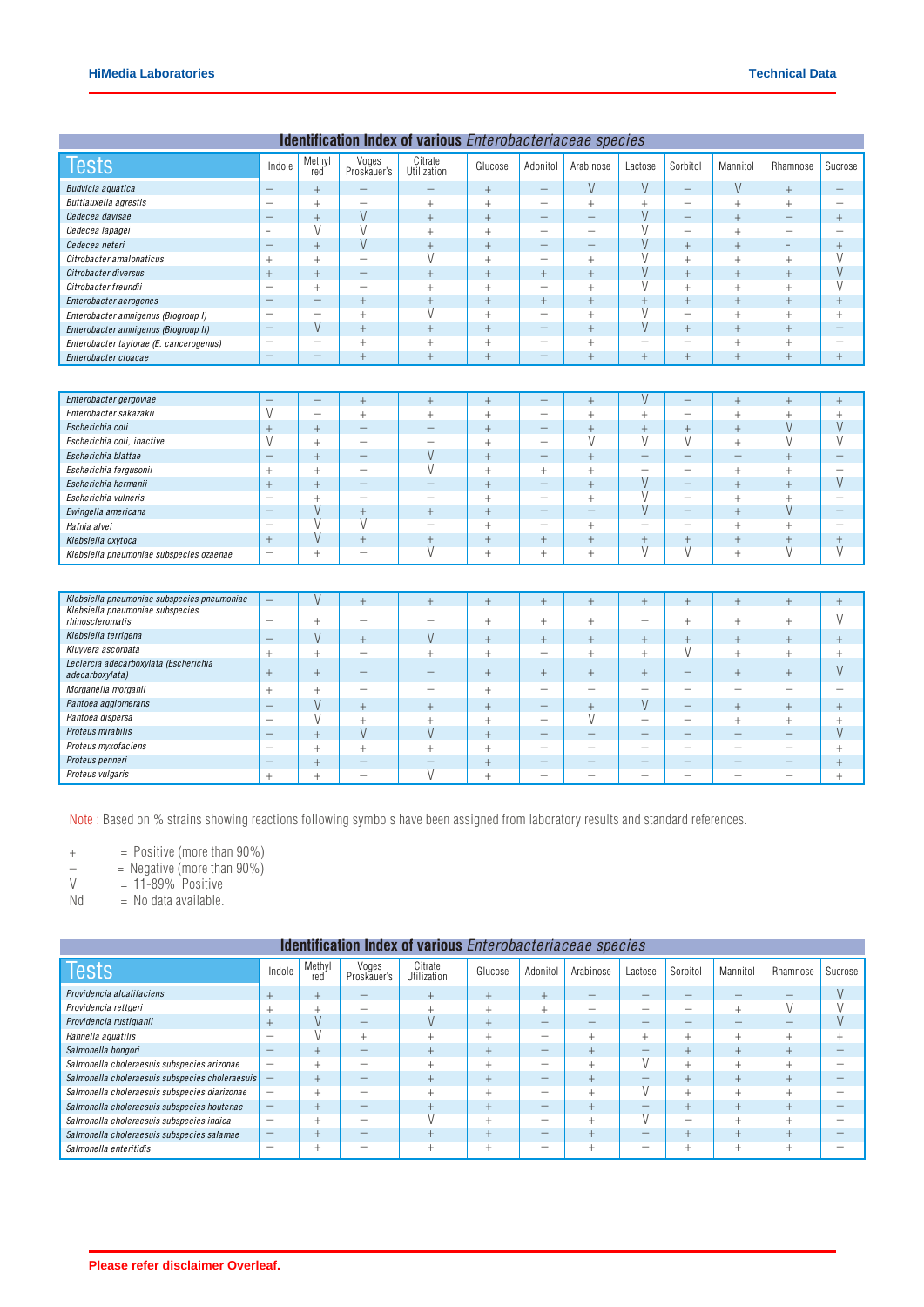| Salmonella typhi                                            | $\hspace{0.1mm}-\hspace{0.1mm}$ |       | -                        |                          | $+$            |                          |                                           |                                           | $^{+}$    |        | $\overline{\phantom{a}}$ | -                        |
|-------------------------------------------------------------|---------------------------------|-------|--------------------------|--------------------------|----------------|--------------------------|-------------------------------------------|-------------------------------------------|-----------|--------|--------------------------|--------------------------|
| Serratia entomophila\                                       | $\overline{\phantom{a}}$        |       | $^{+}$                   | $^{+}$                   | $^{+}$         | $\overline{\phantom{a}}$ | $\overline{\phantom{a}}$                  | _                                         | _         |        |                          | $\ddot{}$                |
| Serratia ficaria                                            | $\qquad \qquad -$               | v     | V                        | $^{+}$                   | $^{+}$         |                          | $+$                                       | V                                         | $+$       | $^{+}$ |                          | $^{+}$                   |
| Serratia fonticola                                          | $\overline{\phantom{a}}$        | ÷     | -                        | $^{+}$                   | $\ddot{}$      | $^{+}$                   | $^{+}$                                    | $^{+}$                                    | $^{+}$    | $^{+}$ |                          |                          |
| Serratia marcescens                                         |                                 | V     | $^{+}$                   | $^{+}$                   | $+$            |                          | $\qquad \qquad \overline{\qquad \qquad }$ | $\qquad \qquad \overline{\qquad \qquad }$ | $^{+}$    |        | $\overline{\phantom{a}}$ | $^{+}$                   |
| Serratia odorifera (Biogroup I)                             |                                 |       | $\mathbf{1}$             | $^+$                     | $\overline{+}$ |                          | $+$                                       | V                                         | $^{+}$    |        | $^+$                     | $\ddot{}$                |
| Serratia odorifera (Biogroup II)                            |                                 |       | $+$                      | $^{+}$                   | $+$            |                          | $+$                                       | $^{+}$                                    | $^{+}$    | $+$    | $^{+}$                   | $\overline{\phantom{a}}$ |
| Serratia plymuthica                                         | $\overline{\phantom{a}}$        |       |                          |                          | $^{+}$         | $\overline{\phantom{a}}$ | $+$                                       |                                           |           | $^{+}$ |                          | $\ddot{}$                |
| Serratia proteamaculans                                     | $\overline{\phantom{a}}$        | v     | V                        | $^{+}$                   | $+$            | $\overline{\phantom{a}}$ | $+$                                       |                                           | V         |        | $\mathcal{U}$            | $+$                      |
| Serratia rubidaea                                           | $\overline{\phantom{m}}$        |       | $+$                      | $^{+}$                   | $\ddot{}$      | $\ddot{}$                | $+$                                       | $\ddot{}$                                 | -         |        |                          |                          |
| Shigella boydii, Shigella flexneri, Shigella<br>dysenteriae |                                 | $\pm$ |                          |                          | $+$            |                          | V                                         | -                                         | V         |        |                          |                          |
| Shigella sonnei                                             | $\overline{\phantom{m}}$        | ÷.    | -                        | $\overline{\phantom{a}}$ | $^{+}$         | -                        | ÷                                         | -                                         | -         |        |                          | -                        |
|                                                             |                                 |       |                          |                          |                |                          |                                           |                                           |           |        |                          |                          |
| Yersinia enterocolitica                                     | V                               |       |                          | $\overline{\phantom{a}}$ | $\pm$          | $\overline{\phantom{a}}$ |                                           | –                                         | $\ddot{}$ |        | $\sim$                   | $+$                      |
| Yersinia frederiksenii                                      | $\ddot{}$                       | $^+$  | -                        |                          | $^{+}$         | $\overline{\phantom{a}}$ | $+$                                       | V                                         | $^{+}$    | $^{+}$ | $^{+}$                   | $^{+}$                   |
| Yersinia intermedia                                         | $+$                             |       |                          |                          | $+$            |                          |                                           | V                                         | $^{+}$    |        | $^{+}$                   | $^{+}$                   |
| Yersinia pestis                                             | $\overline{\phantom{a}}$        |       | -                        |                          | $\pm$          |                          | ÷.                                        | -                                         |           |        |                          |                          |
| Yersinia pseudotuberculosis                                 | $\qquad \qquad -$               | $^+$  | $\overline{\phantom{a}}$ |                          | $^{+}$         | $\overline{\phantom{a}}$ | $\mathbf{V}$                              | –                                         |           | $^+$   |                          |                          |

Note : Based on % strains showing reactions following symbols have been assigned from laboratory results and standard references.

 $+$  = Positive (more than  $90\%$ )

 $-$  = Negative (more than  $90\%$ )

 $V = 11-89\%$  Positive

 $Nd = No data available.$ 

## Result Interpretation chart

| No.             | Test                 | <b>Reagents to be added</b><br>after incubation                    | <b>Principle</b>                                                             | <b>Original colour</b><br>of the medium | <b>Positive</b><br>reaction | <b>Negative</b><br>reaction  |
|-----------------|----------------------|--------------------------------------------------------------------|------------------------------------------------------------------------------|-----------------------------------------|-----------------------------|------------------------------|
|                 | Indole               | 1-2 drops of Kovac's red reagent                                   | Detects deamination of tryptophan                                            | Colourless                              | <b>Reddish pink</b>         | Colourless                   |
| $\overline{2}$  | Methyl red           | 1-2 drops of Methyl red reagent                                    | Detects acid production                                                      | Colourless/light yellow                 | Red                         | Yellowish - orange           |
| $\mathcal{S}$   | Voges<br>Proskauer's | 1-2 drops of Baritt reagent A<br>and 1-2 drops of Baritt reagent B | Detects acetoin production                                                   | Colourless / light<br>yellow            | Pinkish red                 | Colourless/<br>slight copper |
| $\overline{4}$  | Citrate utilization  |                                                                    | Detects capability of organism to<br>utilize citrate as a sole carbon source | <b>Green</b>                            | <b>Blue</b>                 | Green                        |
| $\overline{5}$  | Glucose              |                                                                    | Carbohydrate utilization                                                     | <b>Pinkish Red / Red</b>                | Yellow                      | Red                          |
| $6\overline{6}$ | Adonitol             |                                                                    | Carbohydrate utilization                                                     | <b>Pinkish Red / Red</b>                | Yellow                      | Red                          |
|                 | Arabinose            |                                                                    | Carbohydrate utilization                                                     | <b>Pinkish Red / Red</b>                | Yellow                      | Red                          |
| $\mathsf{R}$    | Lactose              |                                                                    | Carbohydrate utilization                                                     | Pinkish Red / Red                       | Yellow                      | Red                          |
| 9               | Sorbitol             |                                                                    | Carbohydrate utilization                                                     | <b>Pinkish Red / Red</b>                | Yellow                      | Red                          |
| 10              | Mannitol             |                                                                    | Carbohydrate utilization                                                     | Pinkish Red / Red                       | Yellow                      | <b>Red</b>                   |
| 11              | Rhamnose             |                                                                    | Carbohydrate utilization                                                     | Pinkish Red / Red                       | Yellow                      | <b>Red</b>                   |
| 12              | Sucrose              |                                                                    | Carbohydrate utilization                                                     | Pinkish Red / Red                       | Yellow                      | <b>Red</b>                   |